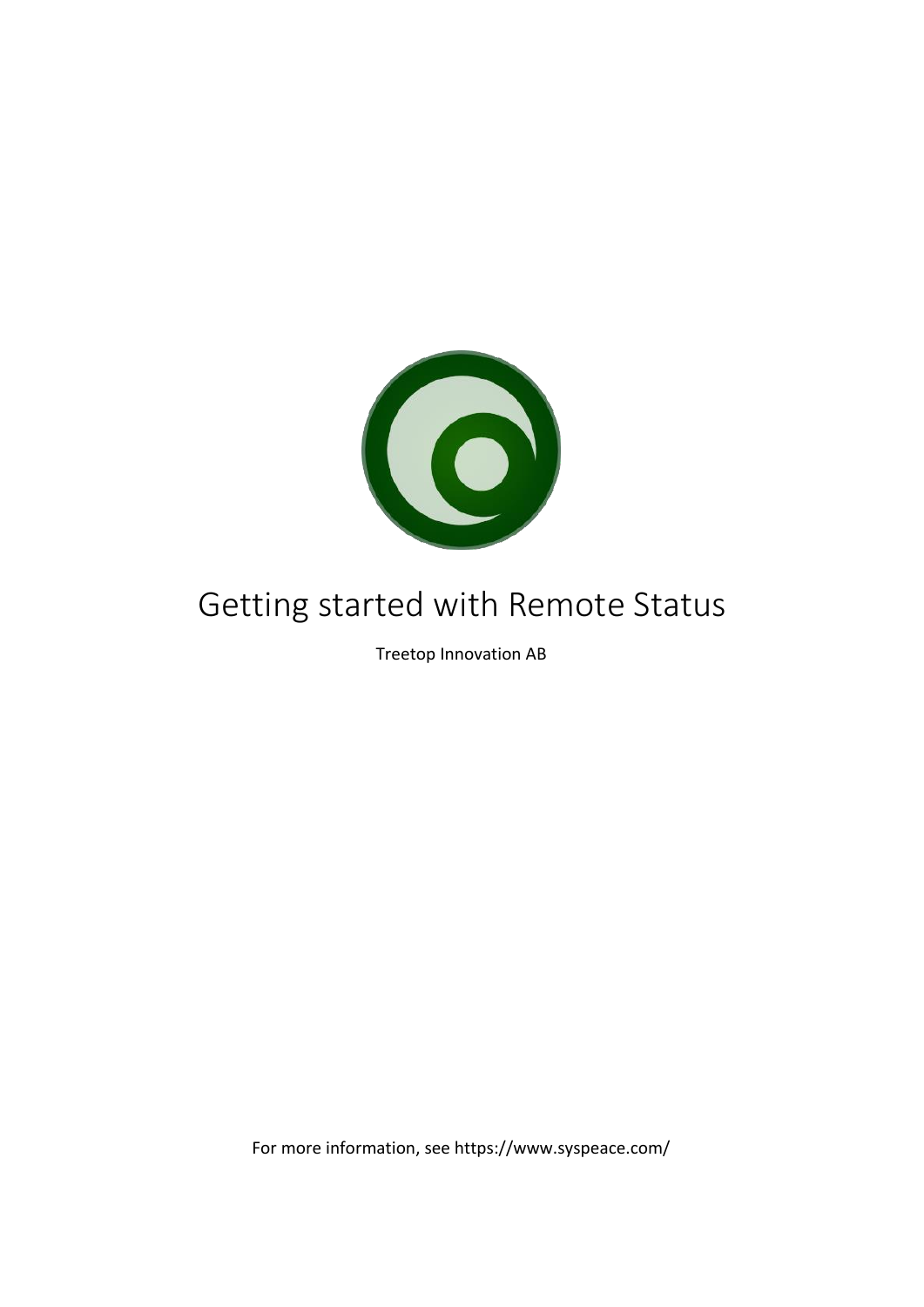# Contents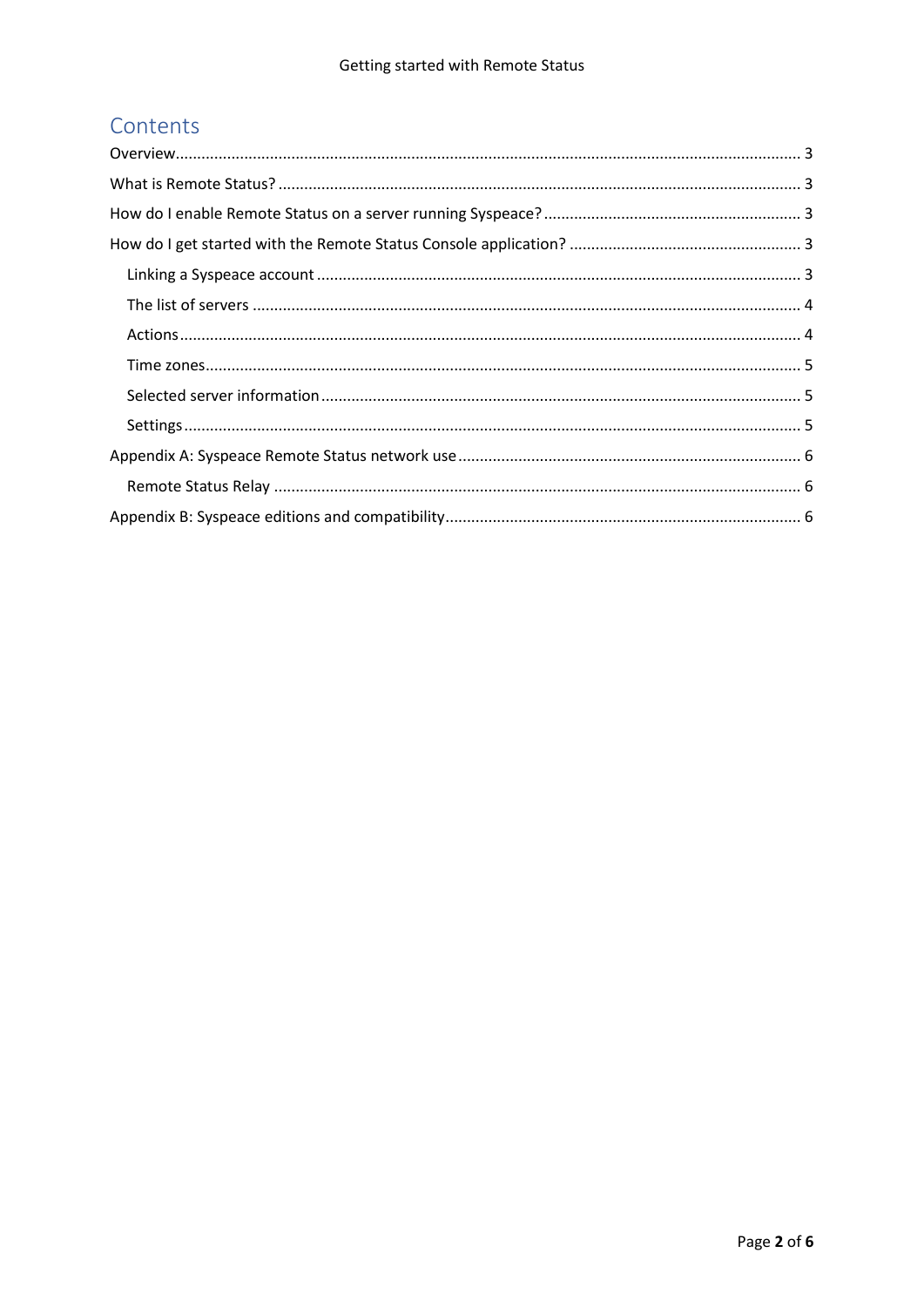## <span id="page-2-0"></span>Overview

This document describes what Remote Status is, how Syspeace can be set up to work with it and how to use the Remote Status Console application.

## <span id="page-2-1"></span>What is Remote Status?

With the Remote Status Console application, you can see the status of Syspeace running on your servers from another computer. You can pair the application with one or more Syspeace accounts and see the status of your servers running Syspeace.

Syspeace will need to have Remote Status enabled on each server, and firewalls and networking must allow communication with a Remote Status Relay server.

## <span id="page-2-2"></span>How do I enable Remote Status on a server running Syspeace?

Upgrade to a version of Syspeace capable of Remote Status, then perform these steps.

- 1. Start Syspeace.
- 2. Click **Settings…**
- 3. Select the **System Settings** pane.
- 4. Check **Allow Remote Status**.
- 5. Click **Save**.
- 6. Close the Settings window.
- 7. If the Syspeace service is running, click **Stop**.
- 8. Click **Start**.

When this setting is set, you can also include the group "Remote Status participation" and export the setting to a .syspeaceSettings file for manual or automated configuration. For more information, see the *Deploying Syspeace* document.

## <span id="page-2-3"></span>How do I get started with the Remote Status Console application?

First, download and install the Remote Status Console application on your own computer or on a server you intend to use for this purpose.

#### <span id="page-2-4"></span>Linking a Syspeace account

In Remote Status Console, click **Link Syspeace account** and enter the Syspeace account and password. This is the same account created when Syspeace was installed for the first time, to which a welcome to Syspeace email message was sent, and which is used to log into the Syspeace Licenses site to purchase licenses.

Remote Status Console will show the Syspeace servers linked to this Syspeace account where Remote Status has been enabled.

You can link multiple accounts and view them simultaneously.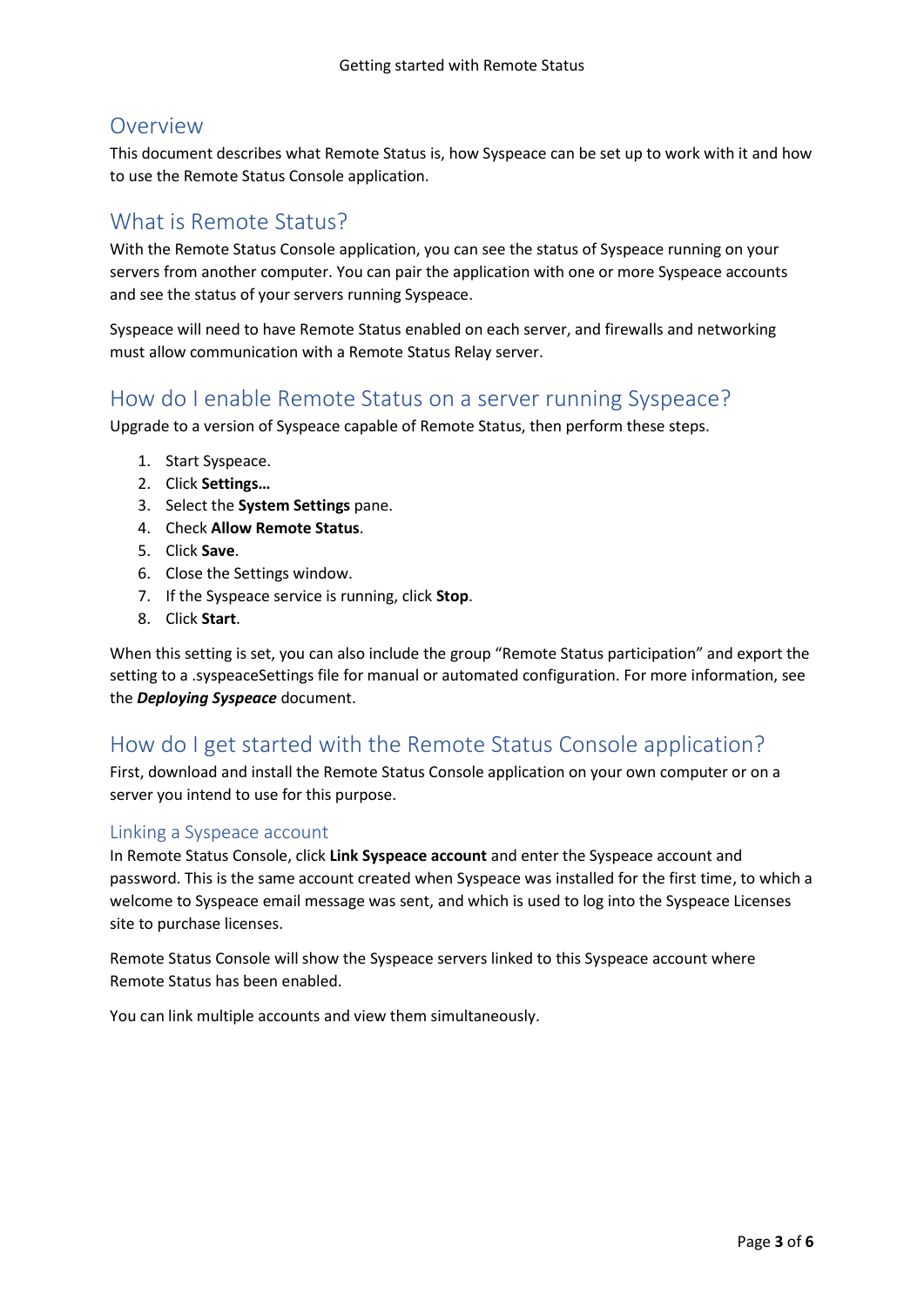| Name                        | Connection       | <b>Actions</b>           | <b>Version</b> | Current status    | License status           |
|-----------------------------|------------------|--------------------------|----------------|-------------------|--------------------------|
| account@manual.example<br>◢ | <b>Connected</b> | $\overline{\phantom{a}}$ |                | (from 10 servers) |                          |
| server-b171fafe             | <b>Connected</b> | $\blacktriangledown$     | 3.1.0.0        | 24 blocks         | Trial expires in 25 days |
| server-3397ce07             | <b>Connected</b> | $\blacktriangledown$     | 3.0.7.0        | 21 blocks         | Valid license            |
| server-6a844ba5             | • Connected      | $\blacktriangledown$     | 3.0.8.0        | 96 blocks         | Trial expires in 28 days |
| server-1f380f6b             | <b>Connected</b> | $\blacktriangledown$     | 3.1.0.0        | 59 blocks         | Valid license.           |
| server-38a06f33             | <b>Connected</b> | $\blacktriangledown$     | 3.0.8.0        | 23 blocks         | Valid license.           |
| server-eb7d03f9             | • Connected      | $\blacktriangledown$     | 3.0.7.0        | 28 blocks         | Valid license            |
| server-9da0ef06             | • Connected      | $\blacktriangledown$     | 3.1.0.0        | 23 blocks         | Valid license            |
| server-392beaa4             | <b>Connected</b> | $\overline{\mathbf{v}}$  | 3.0.7.0        | 23 blocks         | Trial expires in 25 days |
| server-3041d811             | <b>Connected</b> | $\blacktriangledown$     | 3.1.0.0        | 19 blocks         | <b>Valid license</b>     |
| server-7715cca6             | <b>Connected</b> | $\blacktriangledown$     | 3.0.7.0        | 23 blocks         | Trial expires in 28 days |
|                             |                  |                          |                |                   |                          |

#### <span id="page-3-0"></span>The list of servers

For each Syspeace account, the status of the connection to the Remote Status Relay server is shown. The Current status column shows from how many servers current status has been received.

For each server in the Syspeace account, the following information is listed:

| <b>Connection</b>     | Whether Syspeace running on the server appears to be connected to the             |
|-----------------------|-----------------------------------------------------------------------------------|
|                       | Remote Status Relay server                                                        |
| <b>Version</b>        | The version of Syspeace running on the server                                     |
| <b>Current status</b> | The number of active blocks (both rule-triggered blocks and blacklist<br>entries) |
| <b>License status</b> | Whether the license is currently valid for this server.                           |
| Last updated          | When any status information was last updated                                      |

License and version information is provided by the Syspeace backend server, so that it is visible even if Syspeace is not running.

If license information is available and the license appears to be valid, but the server has not been in contact with the backend server for more than two days, the date of last contact is also shown, since not all information is not from the same point in time, and more servers may show "valid license" than could have valid licenses at the same time.

If a server is using a trial/grace period, it will be counted down with a pie chart icon, and the color shifted towards red as the trial is about to expire. When a trial has expired, a crossed-out circle icon will be shown. The timestamp marking the end of the trial is visible as a tooltip when hovering the license info; Syspeace may continue running until the next time the license is checked (once a day or at the next startup), even after the end-of-trial timestamp.

#### <span id="page-3-1"></span>Actions

By right-clicking on a server or clicking the Actions button, the following actions can be performed:

- **Copy server name**, to copy the server name to the clipboard.
- **Export settings**, to export the current settings from Syspeace running on that server.
- **Remove server**, to remove a disconnected server from the Remote Server list when the server has stopped using Syspeace.

By right-clicking on a Syspeace account or clicking the Actions button, the following actions can be performed:

• **Copy account name**, to copy the account email address to the clipboard.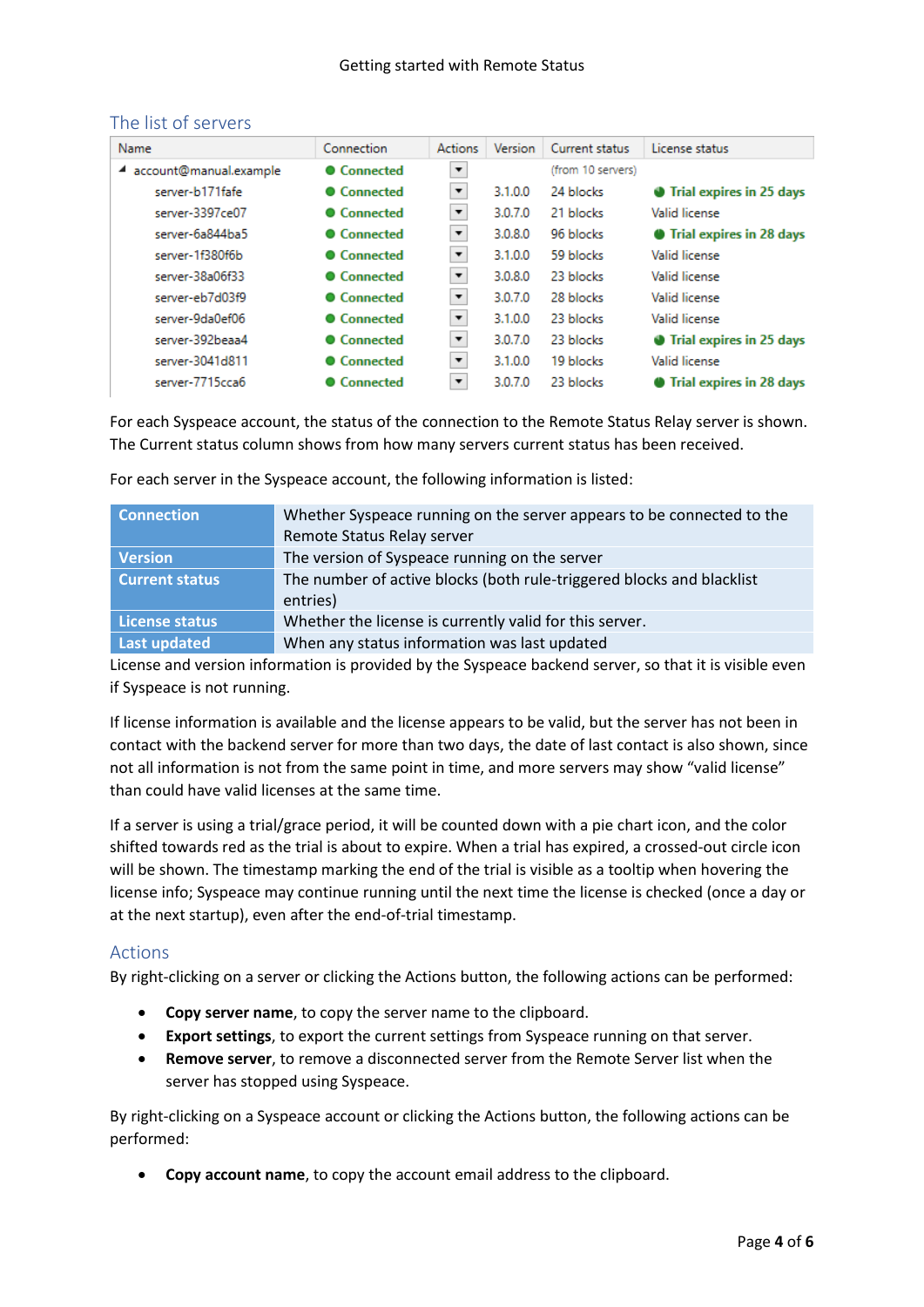- **Connection info**, to see more information about the Relay connection and measure roundtrip time.
- **Remove link to account**, to remove the account and its servers from the list.

#### <span id="page-4-0"></span>Time zones

Using the Time zone switcher at the top of the window, you can select in which time zone you want to view timestamps:

- **UTC** for the universal base time zone, "GMT without Daylight Savings Time"
- **This computer's** for the local time zone of your computer
- **Each server's** for the local time zone of the server the timestamp is relating to

#### <span id="page-4-1"></span>Selected server information and blocks

When a server is selected, more information is visible in the information box to the right of the list of servers including information about blocks.

The name of the server and the license status are always visible.

If the server is connected, information about local IP addresses, the Windows operating system version, the time zone used and the currently active blocks are also shown. This information can be hidden to give more space for the list of blocks by clicking the server name at the top of the information box.

The name of the time zone is shown by matching the time offset to a list of known time zones; where multiple time zones are available with the same time offset, another name may be used than the actual location.

The list of blocks can be sorted by clicking on the column headers. The type of block and the country of a country-rule based block is visible as a tooltip when hovering over the icon in the first column.

More information about a block is visible by expanding the selected block info section below the list of blocks.

If the server is running Syspeace 3.1.1 or later, a forgivable block (caused by rules and not a blacklist) can be forgiven by selecting it and clicking **Forgive block** in the selected block info section. If the server is not running Syspeace 3.1.1 or later, the button is disabled with the text "not locally supported".

#### <span id="page-4-2"></span>Settings

The width and height of the window, the sidebar width, the time zone selected in the time zone switcher and the state (collapsed/expanded) of the server information and selected block info expanders are automatically saved as they are changed.

Logging verbosity can be changed by clicking **Settings…** and selecting **Full** or **Reduced**. You may be asked by Syspeace support to turn on the setting **Protocol tracing (extremely detailed)**. It is recommended not to leave this setting on because of the very verbose logs it will produce.

Clicking **Open Logs folder** will open the folder where the log files are. Log files are automatically removed when they are older than 10 days.